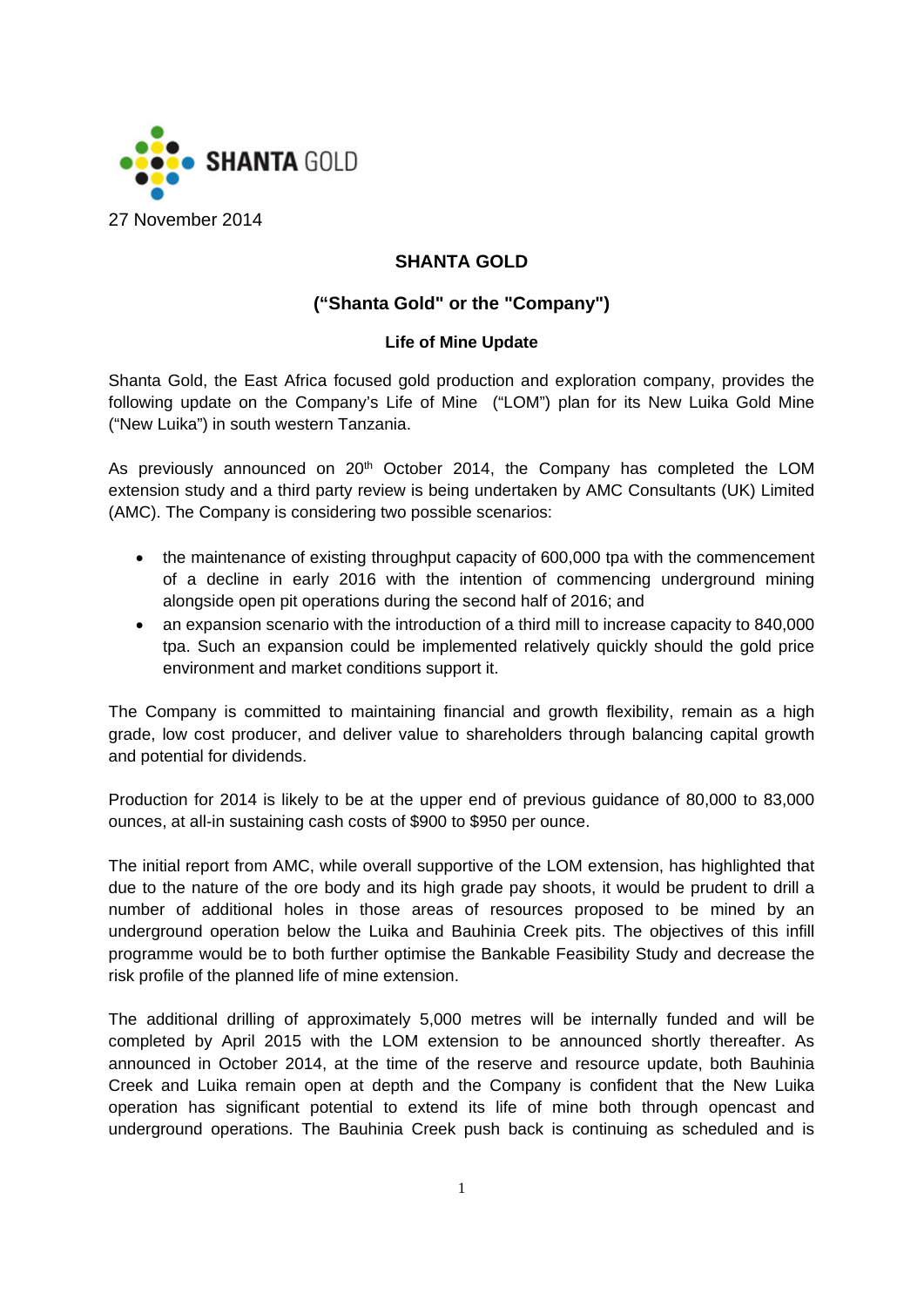

expected to be largely completed by the end of 2015 providing considerable operational flexibility for when the underground mining comes on stream in H2 2016.

Production in 2015 and the majority of 2016 will be from open cast operations. The Company's guidance for 2015 is for production of 83,000 to 85,000 ounces at all-in sustaining cash costs of \$830 to \$880 and back of mine cash cost of \$630 to \$680.

The Company has continued to make positive progress with a number of potential debt financiers on funding for the LOM extension and the Company looks forward to providing a further update in due course. As at 31 October 2014, the Company had hedged to March 2015, 17,500 ounces at an average price of \$1,317 per ounce.

#### **Mike Houston, CEO, commented:**

"As stated previously, the Board is determined to deliver a LOM plan at New Luika that delivers real value for shareholders while taking into account prevailing market conditions. The step to underground mining is fundamental to fully exploiting the resource at New Luika and we have worked through the process in some detail with our independent reviewer. They have advised that in their view with the nature of the ore body that some additional drilling would de-risk the project. The Board and management are fully in agreement particularly as the short delay to complete the drilling program will not materially impact on the current production profile or overall LOM plan.

Our current operations are progressing as planned with strong cash generation and we remain on target for the top end of our full year production guidance of 80,000 to 83,000 ounces. We have also provided positive guidance for 2015 on a 100% opencast operation with costs trending down following a number of initiatives implemented by management."

**Enquiries:** 

**Shanta Gold Limited**  Tel: +255 (0) 22 2601 829 Mike Houston / Patrick Maseva-Shayawabaya

**Nominated Adviser and Joint Broker**  Peel Hunt LLP Tel: + 44 (0)20 7418 8900 Matthew Armitt / Ross Allister

#### **Joint Broker**

GMP Securities Europe LLP Tel: + 44 (0)20 7647 2800 Richard Greenfield / Alexandra Carse